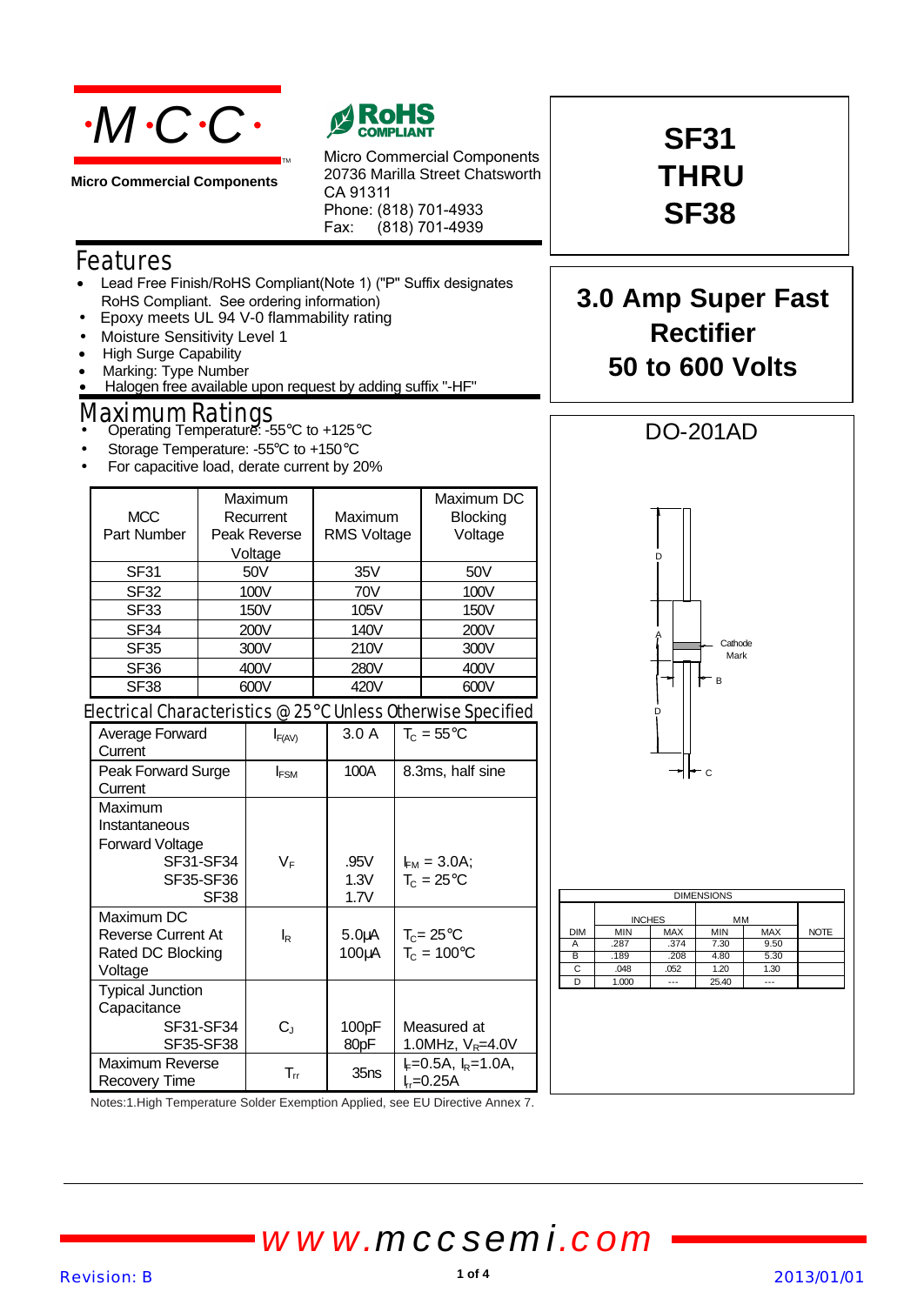



Figure 3 Forward Derating Curve  $^{0}$  ()  $^{25}$  50 75 100 125 150 0.5 1.0 1.5 Single Phase, Half Wave 60Hz Resistive or Inductive Load Amps  $^{\circ}\mathrm{C}$ 125 2.0 2.5 3.0

Average Forward Rectified Current Per Leg - Amperes *versus* Case Temperature - °C



Instantaneous Forward Current - Amperes *versus* Instantaneous Forward Voltage - Volts

*www.mccsemi.com*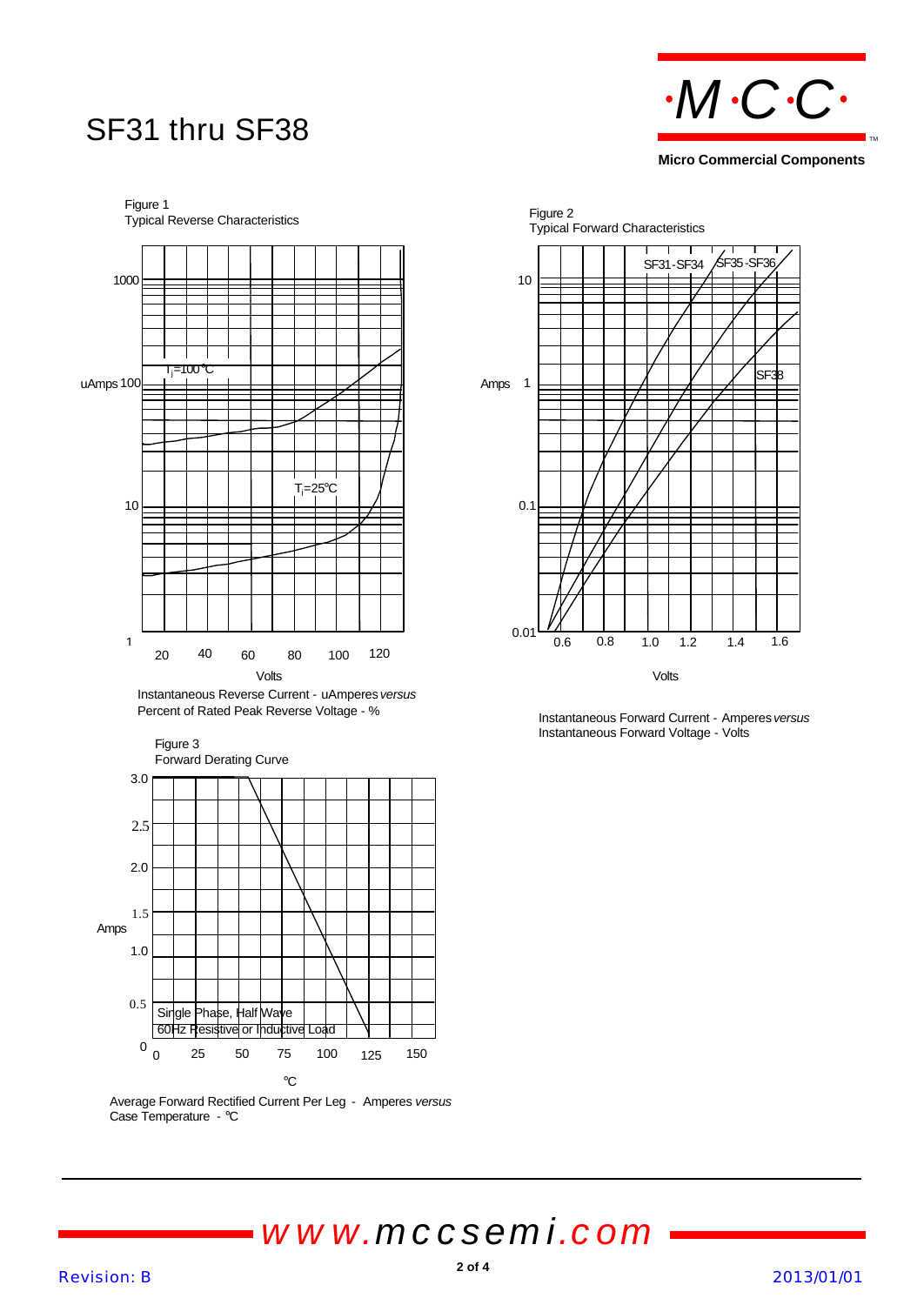### SF31 thru SF38





Figure 6 Reverse Recovery Time Characteristic And Test Circuit Diagram



1. Rise Time = 7ns max. Input impedance = 1 megohm, 22pF

2. Rise Time = 10ns max.

Source impedance = 50 ohms

3. Resistors are non-inductive

# *www.mccsemi.com*